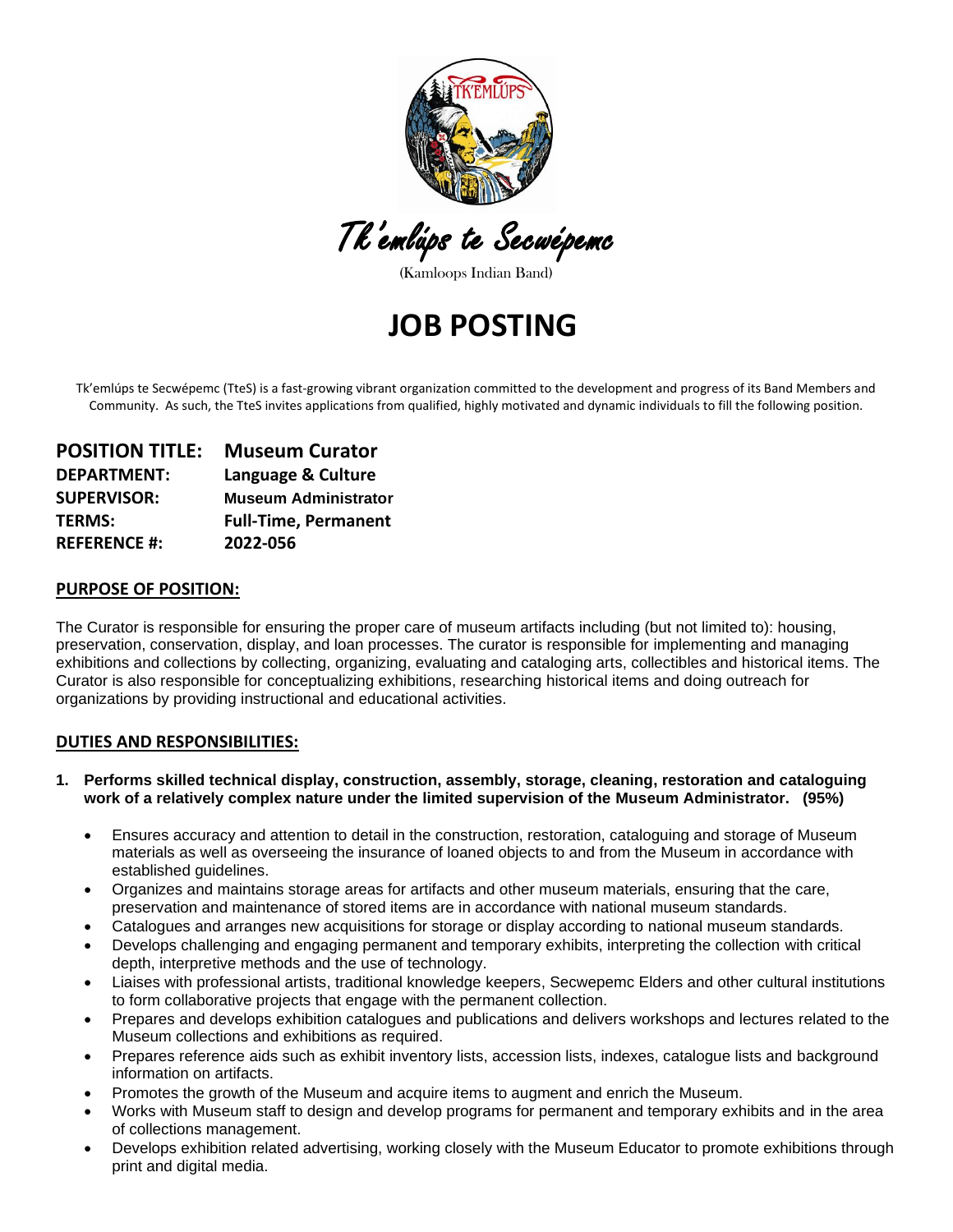- Works collaboratively with the Secwepemc Museum Cultural Educator in the development of programs that support temporary and permanent exhibitions such as school group tours, interactive displays, school programs, and through various mediums such as technology display, web-based displays and social media content.
- Develops an annual exhibition program schedule that is coordinated with the Cultural Educator's yearly program schedule, both pending the Museum Supervisor's approval.
- Proposes a new budget for each new exhibition to the Museum Administrator for prior approval. Maintains permanent and temporary exhibitions within the allotted budget.
- Coordinates, designs, constructs, assembles and finishes new display areas using a variety of wood, metal, and interior decorating techniques according to established themes and patterns; studies decorating finishes and furnishing styles for the period of the exhibit.
- Reconstructs, adapts and refinishes old display areas; cleans, and restores old furnishings, fixtures and artifacts; rebuilds and refinishes display cabinets.
- Uses and maintains hand and electrically powered woodworking tools and machines; maintains a bench and workshop area in a neat and orderly condition; maintains records related to the work.
- Collects donated items and transports exhibits to other museums, as required.
- Performs all duties and responsibilities in accordance with the TteS policies, standards and procedures.
- Maintains confidentiality on all matters relating to the affairs of the Education Department and TteS.
- Actively promote Museum collections, including: producing, creating and/or overseeing Museum promotional and informational literatures.

#### **2. Other related duties as required. (5%)**

#### **Professional Certification, Education and Experience:**

- Bachelor's degree in History, Arts, First Nation Studies and/or other related disciplines.
- Completion of a Museum Studies diploma or equivalent, or willingness to complete.
- Minimum (2) years previous Fine Arts, history, or heritage collections experience.
- Extensive knowledge of Secwepemc culture, history and lifestyle is required.
- Familiarity with Secwepemc Language is required, a language proficiency certificate would be an asset.

### **Skills and Abilities:**

- Considerable knowledge of Collections Management according to recognized provincial and national museum standards and practices, including artifact cataloguing, storage techniques and basic conservation procedures.
- Considerable knowledge of museum and curatorial theory and practice, design, construction, condition reporting, label and signage preparation, exhibition installation, lighting, hanging and placement.
- Ability to communicate effectively orally and in writing.
- Ability to plan and organize own work methods and procedures within established guidelines.
- Ability to develop engaging and interactive display layout and design while abiding by accepted museum standards.
- Ability to operate and maintain hand and electrically powered woodworking tools and machines such as saws, routers and drills.
- Ability to maintain records related to the work. Must have the required skills such as strong interpersonal, diplomatic and negotiation skills.
- Knowledge of BC Provincial School Curricula.
- Must have the extensive and thorough knowledge of Secwepemc language, history and culture.
- Ability to present information to audiences in an engaging manner.
- Ability to verify, research and collect data and prepare reports and other documents.
- Proven ability to set priorities and meet deadlines.
- Ability to work in multi-cultural settings.

| <b>HOURS OF WORK:</b> | Normal Day shifts $-7$ hours. Non-normal shifts maybe required. |
|-----------------------|-----------------------------------------------------------------|
| <b>PAY GRADE:</b>     | As per current TteS wage grid.                                  |